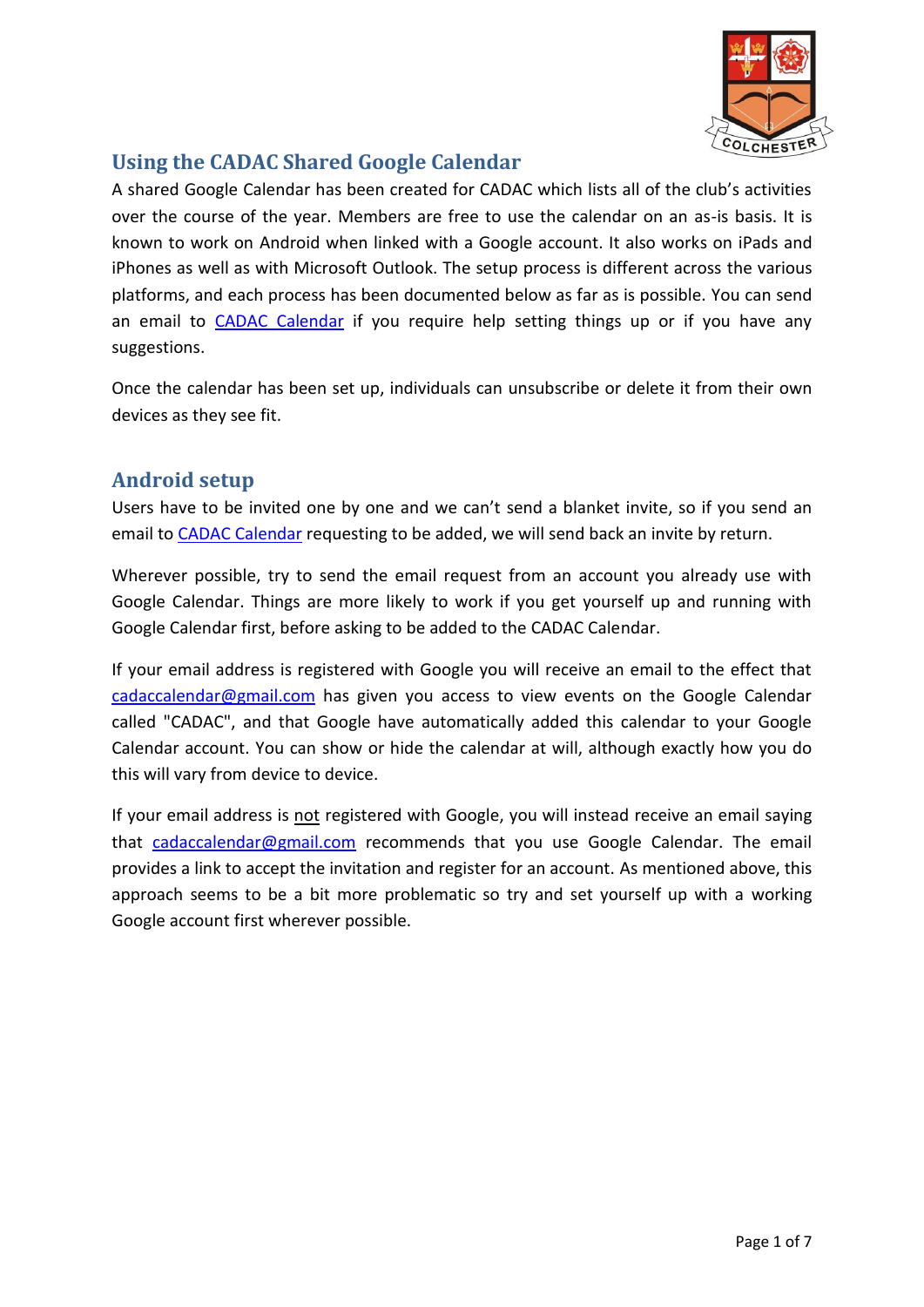### **iPad/iPhone setup summary**

This section outlines the steps required to setup the calendar on an iPad/iPhone. A more detailed section with screenshots follows. The iPad/iPhone setup seems more robust than for Android, and so far seems to have worked reliably without any issues.

- Go to Settings
- Mail, Contacts, Calendars
- Add Account
- Other
- Add Subscribed Calendar
- Paste in this URL: [https://www.google.com/calendar/ical/cadaccalendar%40gmail.com/private-](https://www.google.com/calendar/ical/cadaccalendar%40gmail.com/private-8590141c5d9ebf74dac71757727c2439/basic.ics)[8590141c5d9ebf74dac71757727c2439/basic.ics](https://www.google.com/calendar/ical/cadaccalendar%40gmail.com/private-8590141c5d9ebf74dac71757727c2439/basic.ics)
- Click Next
- Click Save
- CADAC will now appear as a Subscribed Calendar that can be switched on and off at will from within the Calendar application

## **iPad/iPhone detailed setup**

Go to Settings:



Mail, Contacts, Calendars then Add Account:

| iPad 令               |                                      | 23:32                                    |                           | ← イ Not Charging      |
|----------------------|--------------------------------------|------------------------------------------|---------------------------|-----------------------|
|                      | Display & Br<br>ightness<br>Settings | <b>Chris Buckley Gmail</b>               | Mail, Contacts, Calendars |                       |
| ₩                    | Wallpaper                            | Chris Buckley                            |                           |                       |
| $\blacktriangleleft$ | Sounds                               | Mail                                     |                           |                       |
| a                    | Passcode                             | Subscribed Calendars<br>Sun (CADAC 2015) |                           |                       |
|                      | Privacy                              | Add Account                              |                           |                       |
|                      |                                      |                                          |                           |                       |
|                      | iCloud                               | Fetch New Data                           |                           | Push $>$              |
|                      | iTunes & App Store                   | MAIL                                     |                           |                       |
|                      |                                      | Preview                                  |                           | 2 Lines $\rightarrow$ |
|                      | Mail, Contacts, Calendars            | Show To/Cc Label                         |                           |                       |
|                      | Notes                                | Swipe Options                            |                           |                       |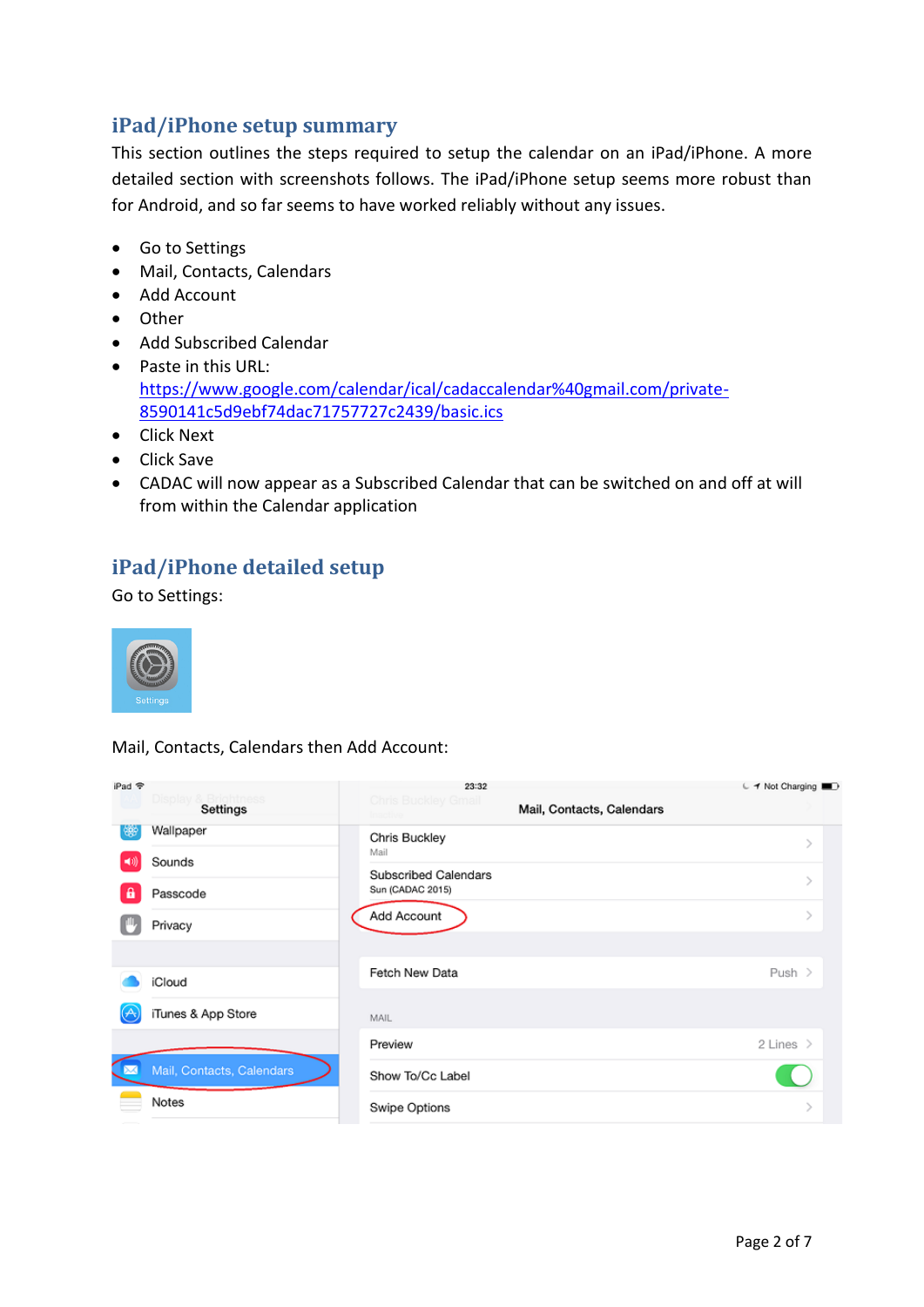### Other:

| iPad 守    |                           | 23:32            | ← イ Not Charging       |  |
|-----------|---------------------------|------------------|------------------------|--|
|           | Display & Br<br>Settings  | K Mail, Contacts | <b>Add Account</b>     |  |
| ₩         | Wallpaper                 |                  |                        |  |
|           | Sounds                    |                  | <b>O</b> iCloud        |  |
| B         | Passcode                  |                  |                        |  |
|           | Privacy                   |                  | E 图 Exchange           |  |
|           |                           |                  | Google <sup>*</sup>    |  |
|           | iCloud                    |                  |                        |  |
|           | iTunes & App Store        |                  | YAHOO!                 |  |
|           |                           |                  |                        |  |
| $\bowtie$ | Mail, Contacts, Calendars |                  | Aol.                   |  |
|           | Notes                     |                  | o <b>Z</b> Outlook.com |  |
|           | Reminders                 |                  |                        |  |
|           | Messages                  |                  | Other                  |  |
|           |                           |                  |                        |  |

## Add Subscribed Calendar:

| iPad 全         |                                 | 23:32                   |       | ← イ Not Charging |
|----------------|---------------------------------|-------------------------|-------|------------------|
|                | Display & Br<br><b>Settings</b> | <b>く Add Account</b>    | Other |                  |
| ුදසු           | Wallpaper                       |                         |       |                  |
| $\blacksquare$ | Sounds                          | MAIL                    |       |                  |
| ⋒              | Passcode                        | Add Mail Account        |       |                  |
|                | Privacy                         | <b>CONTACTS</b>         |       |                  |
|                |                                 | Add LDAP Account        |       | $\geq$           |
|                | iCloud                          | Add CardDAV Account     |       |                  |
| (A             | iTunes & App Store              | CALENDARS               |       |                  |
| $\boxtimes$    | Mail, Contacts, Calendars       | Add CalDAV Account      |       |                  |
|                | Notes                           | Add Subscribed Calendar |       |                  |
|                |                                 |                         |       |                  |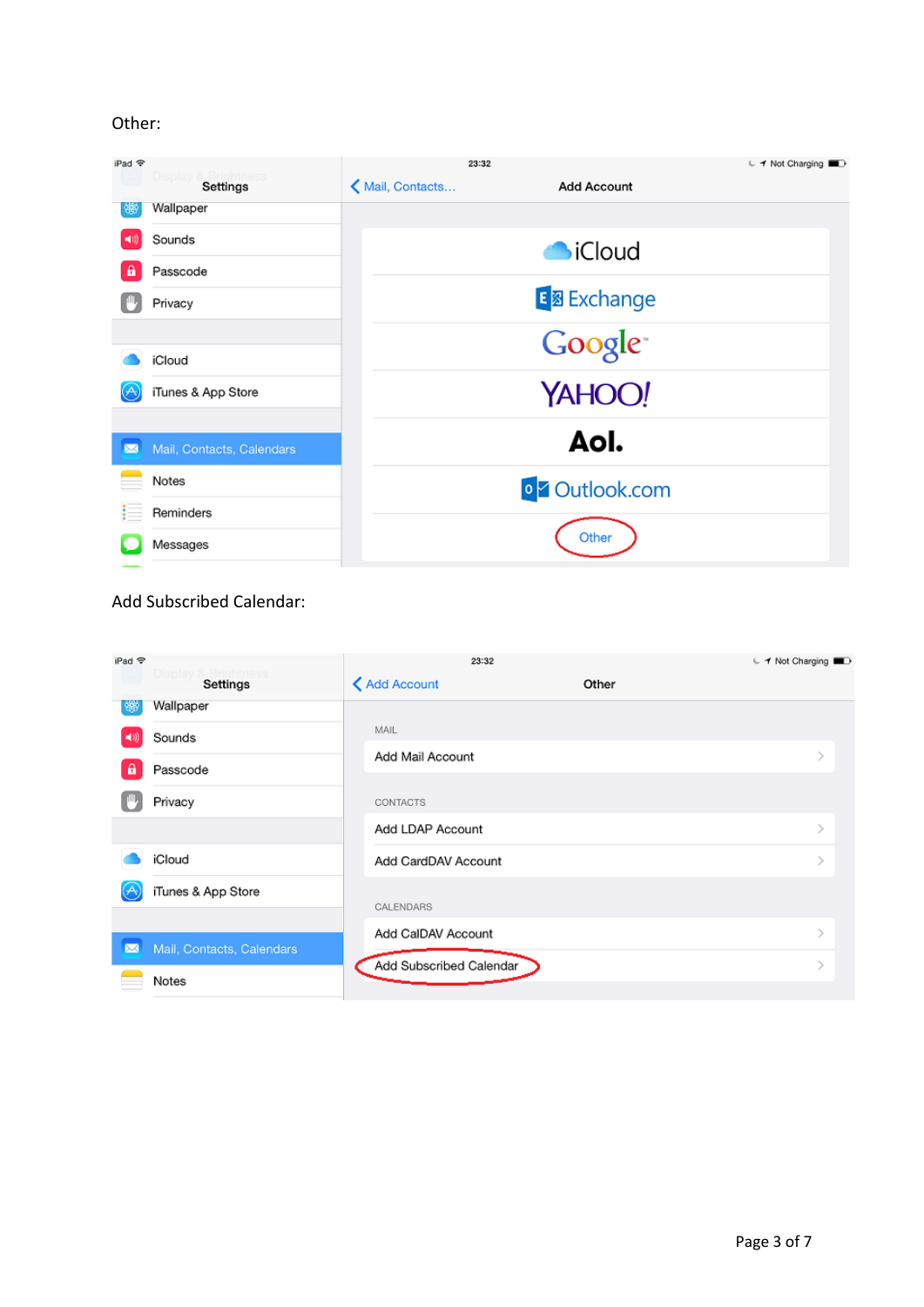#### Paste in this URL:

### [https://www.google.com/calendar/ical/cadaccalendar%40gmail.com/private-](https://www.google.com/calendar/ical/cadaccalendar%40gmail.com/private-8590141c5d9ebf74dac71757727c2439/basic.ics)[8590141c5d9ebf74dac71757727c2439/basic.ics](https://www.google.com/calendar/ical/cadaccalendar%40gmail.com/private-8590141c5d9ebf74dac71757727c2439/basic.ics)

| iPad 令 |                         |        | 01:08                                             |             |
|--------|-------------------------|--------|---------------------------------------------------|-------------|
|        | Settings                | Cancel | Subscription                                      | <b>Next</b> |
|        |                         |        |                                                   |             |
| ⊠      | Mail, Contacts, Calenda | Server | rivate-8590141c5d9ebf74dac71757727c2439/basic.ics |             |
|        | Notes                   |        |                                                   |             |
|        | Reminders               |        |                                                   |             |
|        | Messages                |        |                                                   |             |
|        | FaceTime                |        |                                                   |             |
|        | Maps                    |        |                                                   |             |
|        | Safari                  |        |                                                   |             |

Click Next

#### Click Save:

| iPad 令    |                         |         |                      | 01:08                                          |              |  |  |
|-----------|-------------------------|---------|----------------------|------------------------------------------------|--------------|--|--|
|           | <b>Settings</b>         |         |                      | <b>く Add Account</b>                           | <b>Other</b> |  |  |
|           |                         |         |                      |                                                |              |  |  |
| $\bowtie$ | Mail, Contacts, Calenda | Cancel  |                      | Subscription                                   | <b>Save</b>  |  |  |
|           | <b>Notes</b>            |         |                      |                                                |              |  |  |
|           | <b>Reminders</b>        | Server  |                      | www.google.com/calendar/ical/cadaccalendar%40g |              |  |  |
|           | Messages                |         |                      | Description CADAC                              |              |  |  |
|           | FaceTime                |         | User Name            | Optional                                       |              |  |  |
|           | <b>Maps</b>             |         | Password             | Optional                                       |              |  |  |
|           |                         | Use SSL |                      |                                                |              |  |  |
|           | Safari                  |         | <b>Remove Alarms</b> |                                                |              |  |  |
|           | <b>Music</b>            |         |                      |                                                |              |  |  |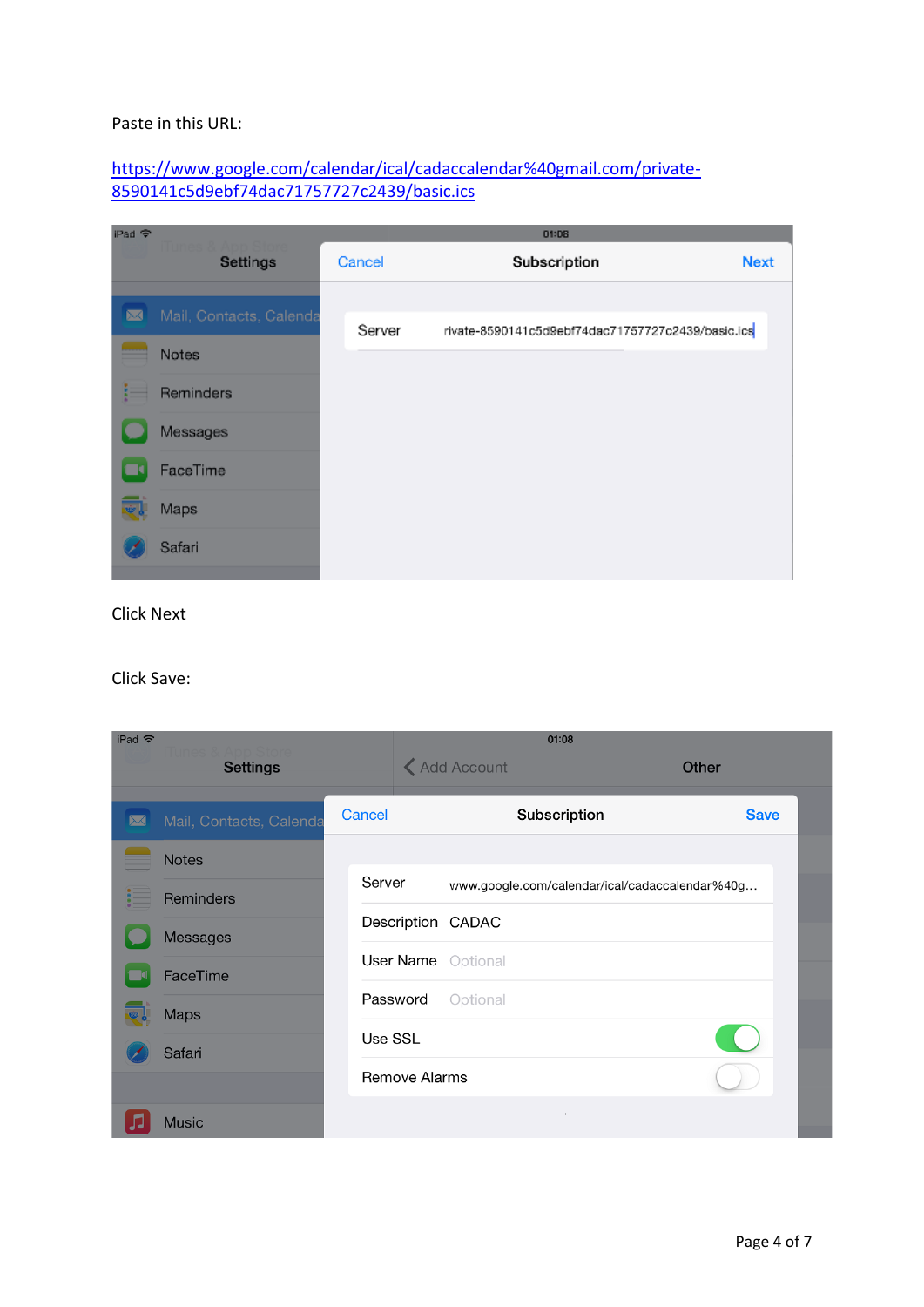CADAC will now appear as a Subscribed Calendar:

| iPad 令      |                                        | 23:34                                            | € 1 No |  |
|-------------|----------------------------------------|--------------------------------------------------|--------|--|
|             | Display & Brightness<br>Settings       | Chris Buckley Gmail<br>Mail, Contacts, Calendars |        |  |
| 镴           | Wallpaper                              | Chris Buckley                                    |        |  |
| ■別          | Sounds                                 | Mail<br>Subscribed Calendars                     |        |  |
| Α           | Passcode                               | Sun (CADAC 2015), CADAC                          |        |  |
|             | Privacy                                | Add Account                                      |        |  |
|             |                                        |                                                  |        |  |
|             | iCloud<br>chris@thebuckleyfamily.co.uk | Fetch New Data                                   |        |  |
| ↺           | iTunes & App Store                     | MAIL                                             |        |  |
|             |                                        | Preview                                          | 2L     |  |
| $\boxtimes$ | Mail, Contacts, Calendars              | Show To/Cc Label                                 |        |  |
|             | Notes                                  | Swipe Options                                    |        |  |
|             |                                        |                                                  |        |  |

and can be switched on and off at will in the Calendar application:

| iPad <sub></sub> |                                         |                      | 00:27                                |         |                |     | ← イ Not Charging               |
|------------------|-----------------------------------------|----------------------|--------------------------------------|---------|----------------|-----|--------------------------------|
| January 2015     |                                         | Day                  | Week<br>Month                        | Year    |                |     | Q<br>╈                         |
| Mon              | Tue                                     | Wed                  | Thu                                  |         | Fri            | Sat | Sun                            |
|                  |                                         |                      | 1                                    |         | $\overline{c}$ | 3   | 4<br>. Archery club mor 09:30  |
| 5                | 6<br>· Archery indoors 19:30            | Edit<br>SUBSCRIBED   | <b>Show Calendars</b>                | Done    | 9              | 10  | 11<br>· Archery club mor 09:30 |
| 12               | 13<br>. Archery indoors 19:30 . CADAC ( | $\bullet$ CADAC<br>✓ | All Subscribed<br>· Sun (CADAC 2015) | ⊕<br>O) | 16             | 17  | 18<br>. Archery club mor 09:30 |
| 19               | 20<br>· Archery indoors 19:30           | z.<br>OTHER<br>畄     | Birthdays                            |         | 23             | 24  | 25<br>· Archery club mor 09:30 |
| 26               | 27<br>. Archery indoors 19:30           |                      | 29<br>Show Declined Events           |         | 30             | 31  |                                |
| Today            |                                         |                      | Calendars                            |         |                |     | Inbox                          |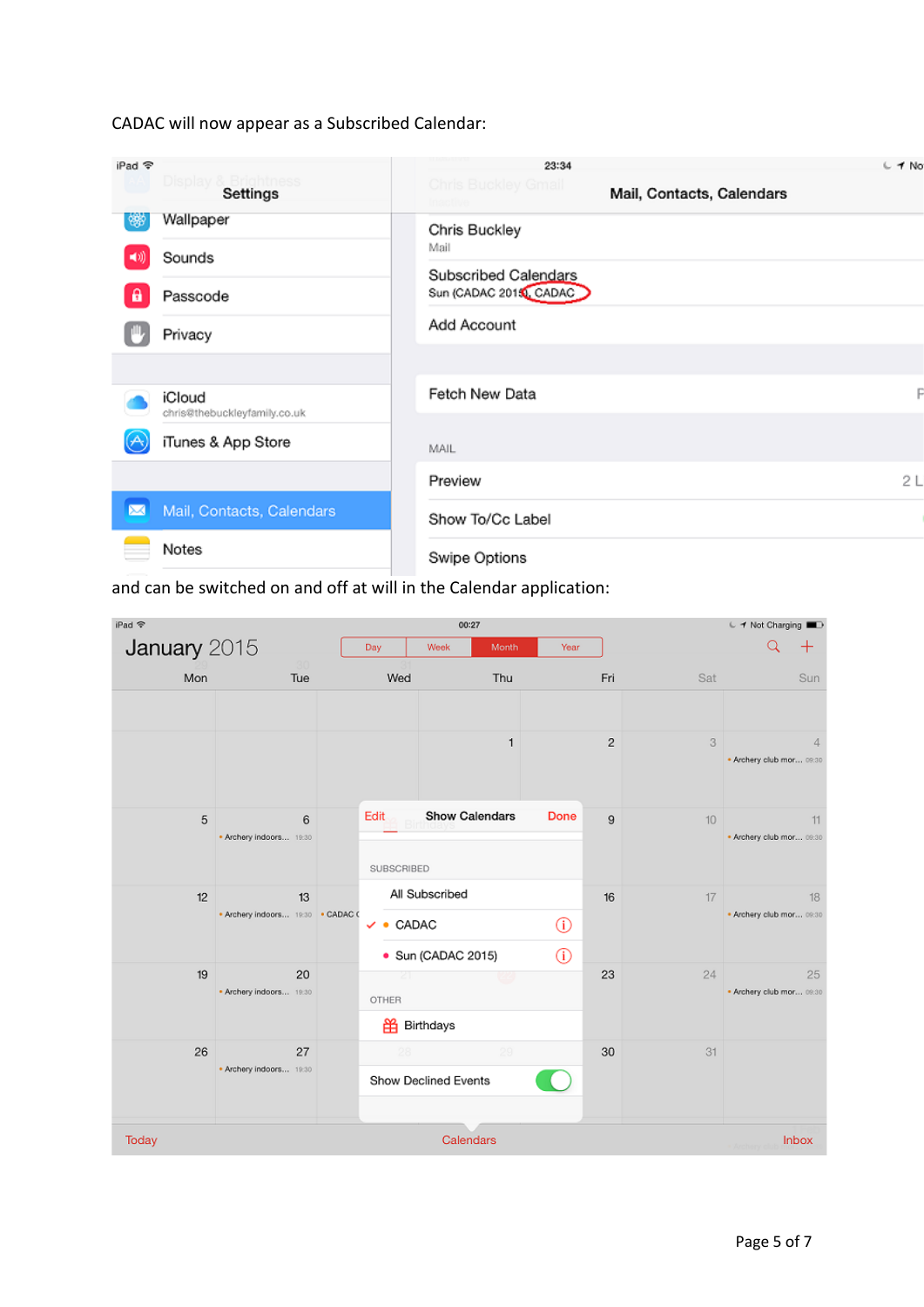## **Outlook setup**

The original instructions (Method 2 below) have occasionally caused issues for users of newer versions of Outlook depending on exact browser settings, so try Method 1 first.

### Method 1

| From                                                                    | the                                              |                                    | Outlook                 |                       |               | Calendar,                        |            |         | select                             |                   |             | 'Open                                  |                           |            | Calendar',    |                                                                              | 'From    |                                         | Internet:                          |
|-------------------------------------------------------------------------|--------------------------------------------------|------------------------------------|-------------------------|-----------------------|---------------|----------------------------------|------------|---------|------------------------------------|-------------------|-------------|----------------------------------------|---------------------------|------------|---------------|------------------------------------------------------------------------------|----------|-----------------------------------------|------------------------------------|
| 靨<br>оz                                                                 | ぅ 。                                              |                                    |                         |                       |               |                                  |            |         |                                    |                   |             |                                        |                           |            |               |                                                                              |          |                                         | CADAC - Internet Calendars - Outlo |
| <b>FILE</b>                                                             | <b>HOME</b>                                      |                                    | SEND / RECEIVE          |                       | <b>FOLDER</b> | VIEW                             |            | ADD-INS | McAfee E-mail Scan                 |                   |             |                                        |                           |            |               |                                                                              |          |                                         |                                    |
| Ħ<br>New<br>Appointment Meeting Items *                                 | P.<br>New                                        | $Q_{\overline{\mathbf{u}}}$<br>New | 떠<br>Todav              | щe.<br>Next 7<br>Days | F<br>Dav      | m<br>Work<br>Week                | <b>MAG</b> | 龗       | E<br>Week Month Schedule<br>View   |                   | re.<br>Open | le,<br>Calendar<br>Calendar v Groups v | 疆<br>E-mail               | 剪<br>Share | Publish       | $\mathbf{S}^{\bullet}$<br>Calendar<br>Calendar Calendar Online v Permissions |          | Search People<br><b>ER</b> Address Book |                                    |
|                                                                         | New                                              |                                    | Go To                   | Гä.                   |               |                                  | Arrange    |         | Б.                                 | ios.              |             | From Address Book                      |                           |            | Share         |                                                                              |          | Find                                    |                                    |
| $\blacktriangleleft$<br>26.                                             | January 2017<br>MO TU WE TH FR SA SU<br>27<br>28 | 29 30<br>31                        | ≺<br>Þ.<br>$\mathbf{1}$ |                       |               | Calendar - Mailbox - Link Powell |            |         | January - February 201<br>$\times$ | io,<br><b>Feb</b> |             | From Room List<br>From Internet        |                           |            |               |                                                                              |          |                                         |                                    |
| $\overline{2}$                                                          | в<br>5                                           | 6                                  | 8                       |                       | <b>MONDAY</b> |                                  | TUESDAY    |         | <b>WE</b>                          |                   |             |                                        | Create New Blank Calendar |            | <b>FRIDAY</b> |                                                                              | SATURDAY |                                         | <b>SUNDAY</b>                      |
|                                                                         | 9 10 11 12 13 14 15                              |                                    |                         | $16$ Jan              |               |                                  | 17         |         | 18                                 | r,                |             | Open Shared Calendar<br>15             |                           |            | 20            |                                                                              | 21       |                                         | 22                                 |
|                                                                         | New Internet Calendar Subscription               |                                    |                         |                       |               |                                  | ?          | ×       |                                    |                   |             |                                        |                           |            |               |                                                                              |          |                                         |                                    |
| Enter the location of the internet calendar you want to add to Outlook: |                                                  |                                    |                         |                       |               |                                  |            |         |                                    |                   |             |                                        |                           |            |               |                                                                              |          |                                         |                                    |
| Example: webcal://www.example.com/calendars/Calendar.ics                |                                                  |                                    |                         |                       |               |                                  |            |         |                                    |                   |             |                                        |                           |            |               |                                                                              |          |                                         |                                    |
|                                                                         |                                                  |                                    |                         |                       | OK            |                                  |            | Cancel  |                                    |                   |             |                                        |                           |            |               |                                                                              |          |                                         |                                    |

#### and paste in this URL :

[https://www.google.com/calendar/ical/cadaccalendar%40gmail.com/private-](https://www.google.com/calendar/ical/cadaccalendar%40gmail.com/private-8590141c5d9ebf74dac71757727c2439/basic.ics)[8590141c5d9ebf74dac71757727c2439/basic.ics](https://www.google.com/calendar/ical/cadaccalendar%40gmail.com/private-8590141c5d9ebf74dac71757727c2439/basic.ics)

Continue overleaf.

Method 2

Start by opening Outlook then open the following link:

[https://www.google.com/calendar/ical/cadaccalendar%40gmail.com/private-](https://www.google.com/calendar/ical/cadaccalendar%40gmail.com/private-8590141c5d9ebf74dac71757727c2439/basic.ics)[8590141c5d9ebf74dac71757727c2439/basic.ics](https://www.google.com/calendar/ical/cadaccalendar%40gmail.com/private-8590141c5d9ebf74dac71757727c2439/basic.ics)

Continue overleaf.